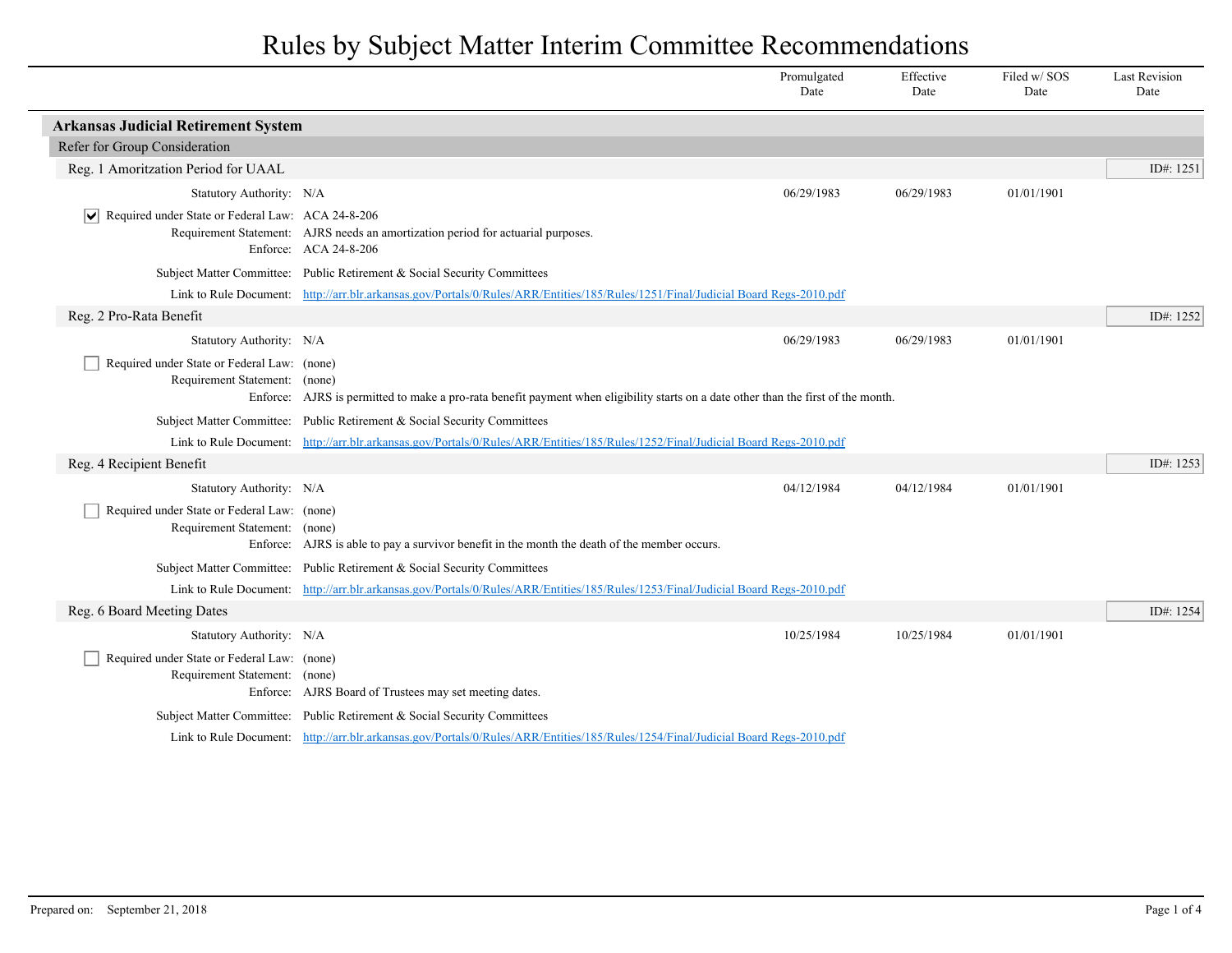|                                                                              |                                                                                                                                   | Promulgated<br>Date | Effective<br>Date | Filed w/SOS<br>Date | <b>Last Revision</b><br>Date |
|------------------------------------------------------------------------------|-----------------------------------------------------------------------------------------------------------------------------------|---------------------|-------------------|---------------------|------------------------------|
| Reg. 7 Installment Payment                                                   |                                                                                                                                   |                     |                   |                     | ID#: 1255                    |
| Statutory Authority: N/A                                                     |                                                                                                                                   | 01/16/1986          | 01/16/1986        | 01/01/1901          | 04/21/1988                   |
| Required under State or Federal Law: (none)<br>Requirement Statement: (none) | Enforce: AJRS is permitted to accept installment payments to purchase service credit.                                             |                     |                   |                     |                              |
|                                                                              | Subject Matter Committee: Public Retirement & Social Security Committees                                                          |                     |                   |                     |                              |
|                                                                              | Link to Rule Document: http://arr.blr.arkansas.gov/Portals/0/Rules/ARR/Entities/185/Rules/1255/Final/Judicial Board Regs-2010.pdf |                     |                   |                     |                              |
| Reg. 8 Direct Deposit                                                        |                                                                                                                                   |                     |                   |                     | ID#: 1258                    |
| Statutory Authority: N/A                                                     |                                                                                                                                   | 07/23/1990          | 07/23/1990        | 01/01/1901          |                              |
| Required under State or Federal Law: (none)<br>Requirement Statement: (none) | Enforce: AJRS is authorized to pay benefits via direct deposit in the retiree's bank account.                                     |                     |                   |                     |                              |
|                                                                              | Subject Matter Committee: Public Retirement & Social Security Committees                                                          |                     |                   |                     |                              |
|                                                                              | Link to Rule Document: http://arr.blr.arkansas.gov/Portals/0/Rules/ARR/Entities/185/Rules/1258/Final/Judicial Board Regs-2010.pdf |                     |                   |                     |                              |
| Reg. 9 Refund Repayment                                                      |                                                                                                                                   |                     |                   |                     | ID#: 1259                    |
| Statutory Authority: N/A                                                     |                                                                                                                                   | 10/11/1990          | 10/11/1990        | 01/01/1901          |                              |
| Required under State or Federal Law: (none)<br>Requirement Statement: (none) | Enforce: AJRS is permitted to allow an active judge to repay contributions refunded to him or her.                                |                     |                   |                     |                              |
|                                                                              | Subject Matter Committee: Public Retirement & Social Security Committees                                                          |                     |                   |                     |                              |
|                                                                              | Link to Rule Document: http://arr.blr.arkansas.gov/Portals/0/Rules/ARR/Entities/185/Rules/1259/Final/Judicial Board Regs-2010.pdf |                     |                   |                     |                              |
| Reg. 11 Interest Rate for Prior Service 24-8-207                             |                                                                                                                                   |                     |                   |                     | ID#: 1260                    |
| Statutory Authority: N/A                                                     |                                                                                                                                   | 01/18/1996          | 01/18/1996        | 01/01/1901          |                              |
| $\triangleright$ Required under State or Federal Law: ACA 24-8-207           | Requirement Statement: The statute permits the purchase of prior service credit.<br>Enforce: ACA 24-8-207                         |                     |                   |                     |                              |
|                                                                              | Subject Matter Committee: Public Retirement & Social Security Committees                                                          |                     |                   |                     |                              |
|                                                                              | Link to Rule Document: http://arr.blr.arkansas.gov/Portals/0/Rules/ARR/Entities/185/Rules/1260/Final/Judicial Board Regs-2010.pdf |                     |                   |                     |                              |
| Reg. 12 Approval of Requests for Retirement                                  |                                                                                                                                   |                     |                   |                     | ID#: 1261                    |
| Statutory Authority: N/A                                                     |                                                                                                                                   | 04/18/1996          | 04/18/1996        | 01/01/1901          |                              |
| Required under State or Federal Law: (none)<br>Requirement Statement: (none) | Enforce: AJRS allows the Executive Director to approve requests for retirement.                                                   |                     |                   |                     |                              |
|                                                                              | Subject Matter Committee: Public Retirement & Social Security Committees                                                          |                     |                   |                     |                              |
|                                                                              | Link to Rule Document: http://arr.blr.arkansas.gov/Portals/0/Rules/ARR/Entities/185/Rules/1261/Final/Judicial Board Regs-2010.pdf |                     |                   |                     |                              |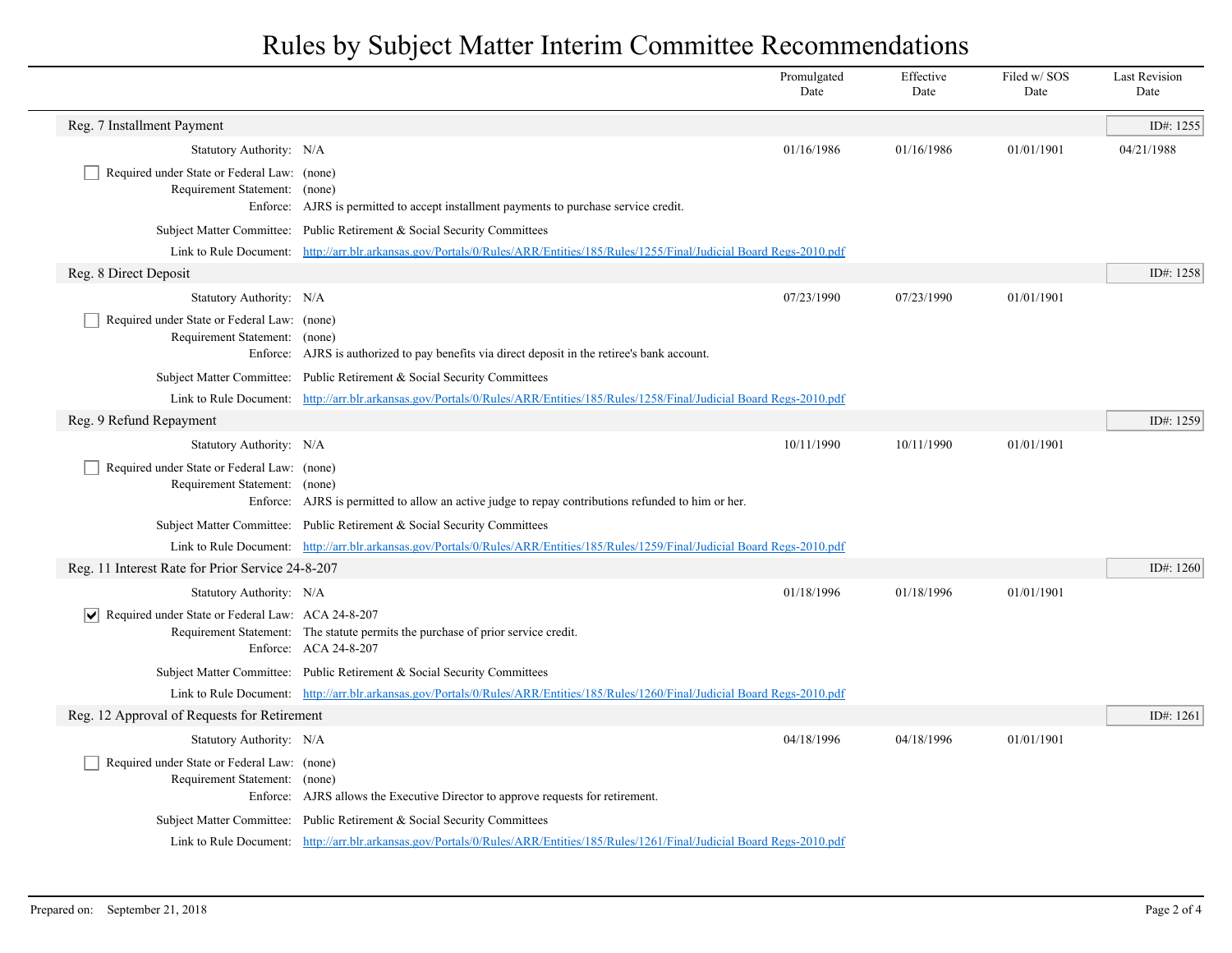|                                                                              |                                                                                                                                   | Promulgated<br>Date | Effective<br>Date | Filed w/SOS<br>Date | <b>Last Revision</b><br>Date |
|------------------------------------------------------------------------------|-----------------------------------------------------------------------------------------------------------------------------------|---------------------|-------------------|---------------------|------------------------------|
| Reg. 13 Purchase of Previous Service by a Judge                              |                                                                                                                                   |                     |                   |                     | ID#: 1262                    |
| Statutory Authority: N/A                                                     |                                                                                                                                   | 07/18/1996          | 07/18/1996        | 01/01/1901          |                              |
| Required under State or Federal Law: (none)<br>Requirement Statement: (none) | Enforce: AJRS allows a judge to purchase prior service credit.                                                                    |                     |                   |                     |                              |
|                                                                              | Subject Matter Committee: Public Retirement & Social Security Committees                                                          |                     |                   |                     |                              |
|                                                                              | Link to Rule Document: http://arr.blr.arkansas.gov/Portals/0/Rules/ARR/Entities/185/Rules/1262/Final/Judicial Board Regs-2010.pdf |                     |                   |                     |                              |
| Reg. 14 Quorum Requirement, Concurring Votes, and Proxy Voting               |                                                                                                                                   |                     |                   |                     | ID#: 1263                    |
| Statutory Authority: N/A                                                     |                                                                                                                                   | 05/07/1998          | 05/07/1998        | 01/01/1901          |                              |
| Required under State or Federal Law: (none)<br>Requirement Statement: (none) | Enforce: Requires that the AJRS Board of Trustees have quorum for a meeting.                                                      |                     |                   |                     |                              |
|                                                                              | Subject Matter Committee: Public Retirement & Social Security Committees                                                          |                     |                   |                     |                              |
|                                                                              | Link to Rule Document: http://arr.blr.arkansas.gov/Portals/0/Rules/ARR/Entities/185/Rules/1263/Final/Judicial Board Regs-2010.pdf |                     |                   |                     |                              |
| Reg. 15 Contributions for Military Service Credit                            |                                                                                                                                   |                     |                   |                     | ID#: 1264                    |
| Statutory Authority: N/A                                                     |                                                                                                                                   | 11/01/2001          | 11/01/2001        | 01/01/1901          |                              |
| $\triangledown$ Required under State or Federal Law: ACA 24-2-501            | Requirement Statement: The statute permits service credit for time spent in the military.<br>Enforce: ACA 24-2-501                |                     |                   |                     |                              |
|                                                                              | Subject Matter Committee: Public Retirement & Social Security Committees                                                          |                     |                   |                     |                              |
|                                                                              | Link to Rule Document: http://arr.blr.arkansas.gov/Portals/0/Rules/ARR/Entities/185/Rules/1264/Final/Judicial Board Regs-2010.pdf |                     |                   |                     |                              |
| Reg. 16 Mandatory Direct Deposit                                             |                                                                                                                                   |                     |                   |                     | ID#: 1265                    |
| Statutory Authority: N/A                                                     |                                                                                                                                   | 08/14/2003          | 08/14/2003        | 01/01/1901          |                              |
| Required under State or Federal Law: (none)<br>Requirement Statement: (none) | Enforce: AJRS shall pay benefits via direct deposit if a member's benefits commenced on or after September 1, 2003.               |                     |                   |                     |                              |
|                                                                              | Subject Matter Committee: Public Retirement & Social Security Committees                                                          |                     |                   |                     |                              |
|                                                                              | Link to Rule Document: http://arr.blr.arkansas.gov/Portals/0/Rules/ARR/Entities/185/Rules/1265/Final/Judicial Board Regs-2010.pdf |                     |                   |                     |                              |
| Reg. 17 AJRS Reciprocal Members Numeration                                   |                                                                                                                                   |                     |                   |                     | ID#: 1266                    |
| Statutory Authority: N/A                                                     |                                                                                                                                   | 08/14/2003          | 08/14/2003        | 01/01/1901          |                              |
| Required under State or Federal Law: ACA 24-2-402                            | Requirement Statement: The statute outlines how to address reciprocal service.<br>Enforce: ACA 24-2-402                           |                     |                   |                     |                              |
|                                                                              | Subject Matter Committee: Public Retirement & Social Security Committees                                                          |                     |                   |                     |                              |
|                                                                              | Link to Rule Document: http://arr.blr.arkansas.gov/Portals/0/Rules/ARR/Entities/185/Rules/1266/Final/Judicial Board Regs-2010.pdf |                     |                   |                     |                              |